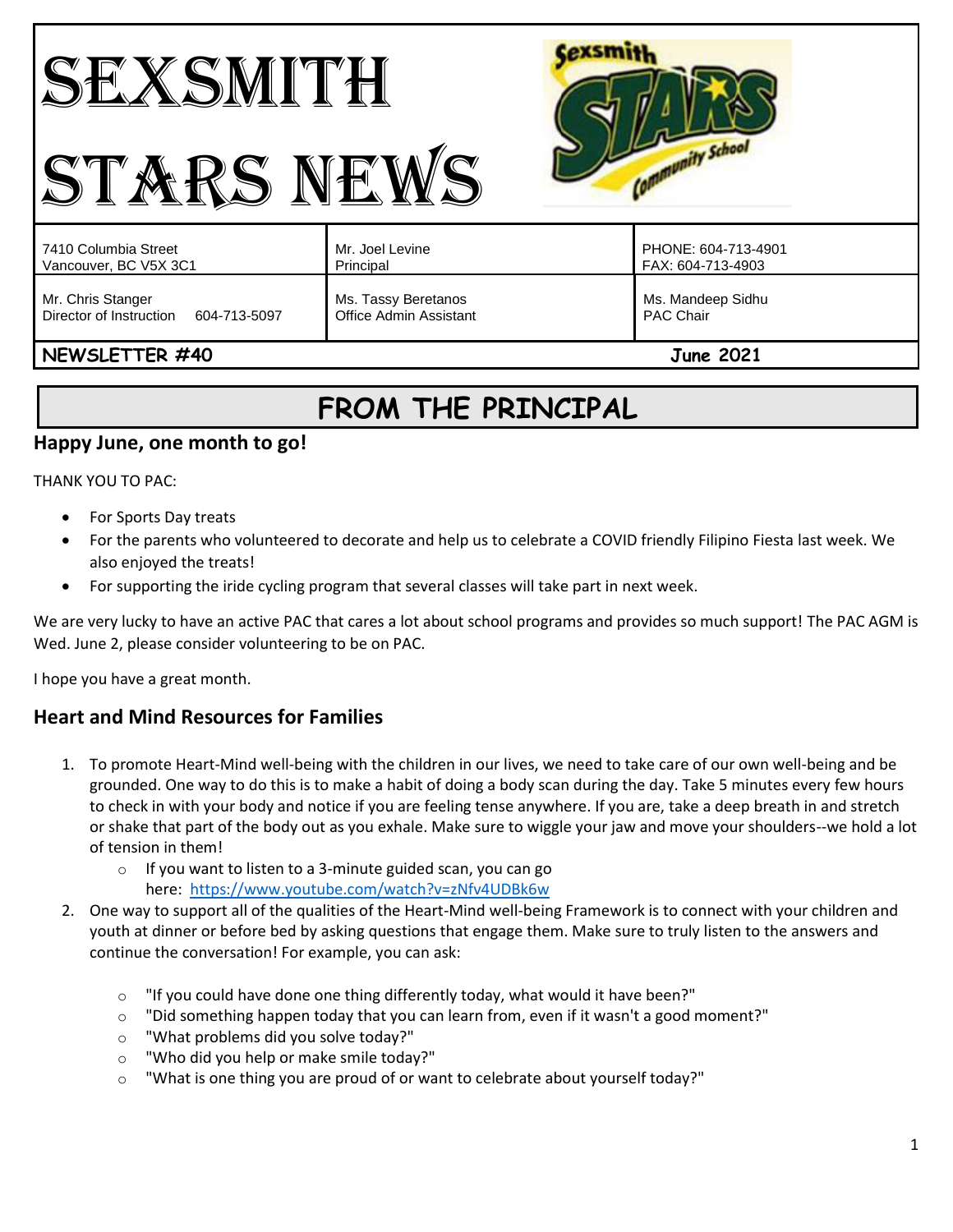- **•** These questions came from the "calmversation" Family Care Kit. They have many more great questions as well as activities you can do with your kids. You can download the toolkit here: <https://calmversation.org/for-families/>
	- **The "calmversation" Learning Foundation was founded by an educator in Vancouver!**

#### **Summer School Opportunity – Knowledge Infusion**

For many years Moberly and Henderson have been hosting an in-house summer school program, known as *Knowledge Infusion* for their students. This year we would like to invite students at Trudeau and Sexsmith Elementary School to register for a FREE summer school course at either Moberly or Henderson school. Summer courses at these two schools are not being advertised in the regular summer school brochures or on the VSB website.

**Online registration information can be found [here.](https://forms.office.com/Pages/ResponsePage.aspx?id=WC6KCzB7CEq6t9dVWeDjpb5HOQoRVdJKuowcSHl6uhtUOEg1NDNPQzlSWk9WV0o0WkE5MzA3R0xGRC4u)** There is no fee for this program. **Deadline for application is June 4.**

#### **Language Arts and Mathematics Grade 1-6 (Remedial)**

Students will review Language Arts and Mathematics skills taught in this past school year. Emphasis will be on reading, writing and basic computation skills appropriate for the child and grade level. The summer environment is motivating and enables students to be successful with their learning. Students must register in their grade level as of June 29, 2021.

#### **Getting ready for Grade 1**

Help your child get prepare for grade one! Get ready to spend some time reviewing concepts learned in the past year and learn what to expect for Grade 1. This preview course will cover concepts such as reading, writing, math, and art. This course is for children who completed Kindergarten in the 2020/2021 school year.

#### **Getting Ready for Highschool:**

The transition from grade 7 to grade 8 is one of the most important phases of a young student's life. In this course, students will prepare themselves in learning experiences that focus on academic and social skills preparation in a new environment and long-term management for life in high school. We will also be learning to use various technologies to help organize ourselves and be prepared for the challenges ahead.

#### **PROGRAM DETAILS**

Times: **8:40 am to 12 noon** Dates: July 6th to 21st, 2021 Location: **Moberly Elementary School** (1000 E 59th Ave)

Times: **8:30 am to 11:50am** Dates: July 6th to 21st, 2021 Location: **Henderson Elementary School (**451 E 53rd Ave)

# **For information about other summer school opportunities please see this [link](https://www.vsb.bc.ca/Student_Learning/Summer_Sessions/Pages/default.aspx)**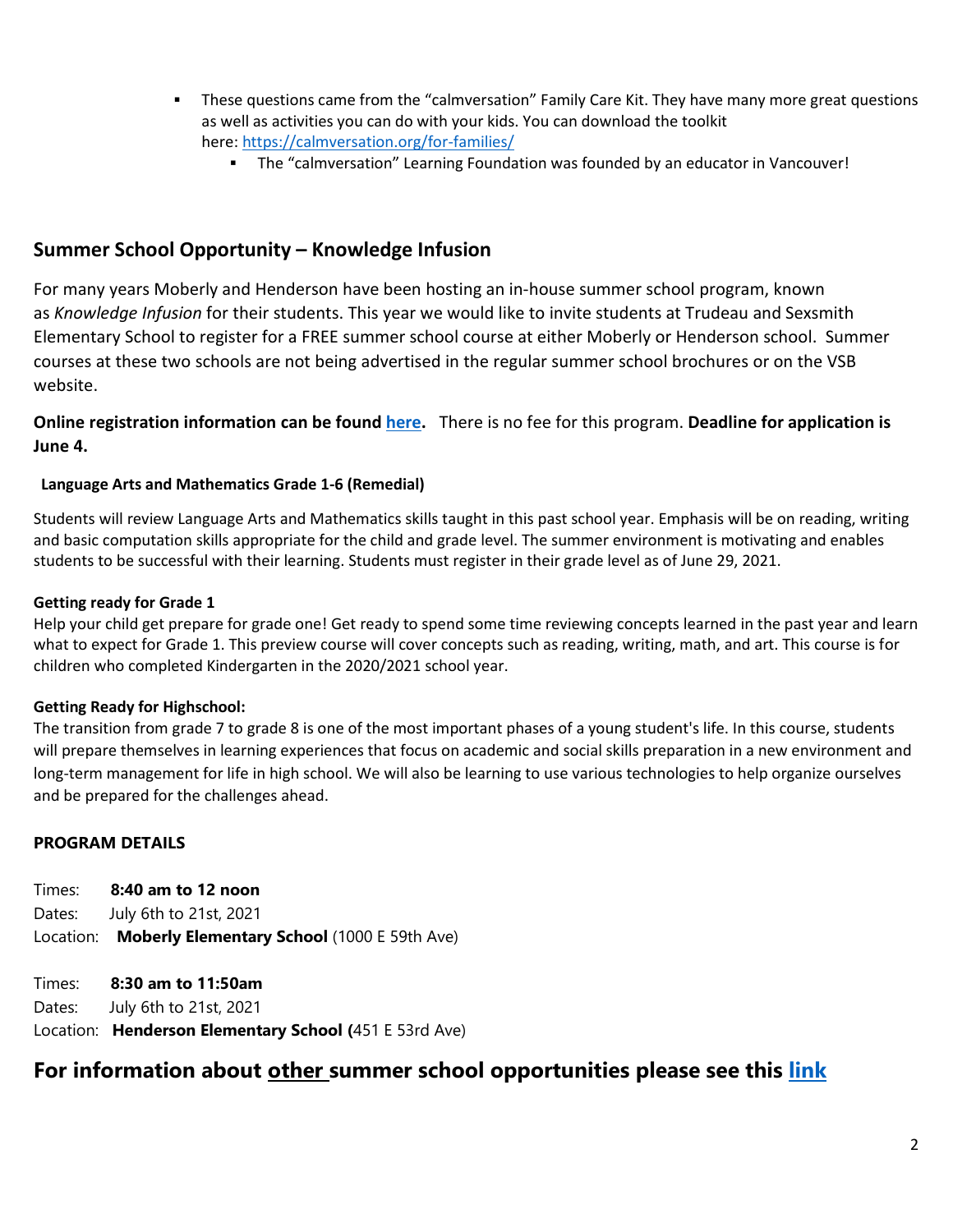# **Safe Arrival Procedures Reminder**

#### **Reporting Student Absences:**

Student safety is of paramount importance at the Vancouver School District. Ensuring student safety is a shared responsibility. In order to assist schools, we ask parents to notify schools of student absences. **If your child will be absent from school, please phone the school to report this absence as early as possible. Parents should leave a message on the answering service by calling 604-713-4901 choose option #1.** Messages can be received before the office is open. School offices are busy places: consistently notifying the school in advance of your child's absence will significantly improve the efficiency and effectiveness of the Safe Arrival Morning Routine.

To Report Your Childs Absence – Please call **604-713-4901 choose option #1** prior to 9 am on the first day of the absence

#### **Student Sign out Procedure:**

**When you pick up your child during the school day, please ensure that you notify the school office (by phone).** If you do not sign out your child, they will be unaccounted for, and the school will identify your child as a 'missing' student and will commence a search of school grounds. **If the school staff do not locate the child, and are unable to reach a parent promptly, the school will call the Vancouver Police Department**. Therefore, clear communication is essential for ensuring the safety of your child and to prevent unnecessary searches.

Thank you for helping us keep your children safe!



**Pick Up and Drop Off Concerns (students use assigned doors to enter building)** Check out this link for an explanation of the rules for no parking in school zones.

<https://vancouver.ca/streets-transportation/school-zones.aspx>

**Please note that as of 2020 parking fines have doubled in school zones.** 

**1.** There is NO parking on 59<sup>th</sup> avenue in front of the school between 8:00am – 5:00pm on school days. Parents who violate this rule are forcing other parents to stop in the middle of 59<sup>th</sup> avenue to pick up or drop off students creating a dangerous situation where children need to exit vehicles into oncoming traffic and run between cars. Parents are allowed to drop off and pick up their children but they are not allowed to park and leave their vehicle unattended.

**2. Please do not go past the roundabout adjacent to our parking lot when dropping off or picking up students and do not park in the limited spots we have available for school staff.** 

# **PAC Gift Card Fundraiser**

**Gift cards** are the perfect gift but can also be used to pay for things that you would have used cash for **and** you can help support your child's school when you buy one!

Shop from the comfort of your home when you purchase gift cards through Fundscrip, and **Sexsmith** will receive a percentage of the gift card sale.

Choose from over 100 popular retailers like **Toys R Us**, **Gap**, **Cineplex**, **Metropolis at Metrotown** etc.

Please use this link:<https://www.fundscrip.com/Sign-Up.aspx?IID=2CBHHR>